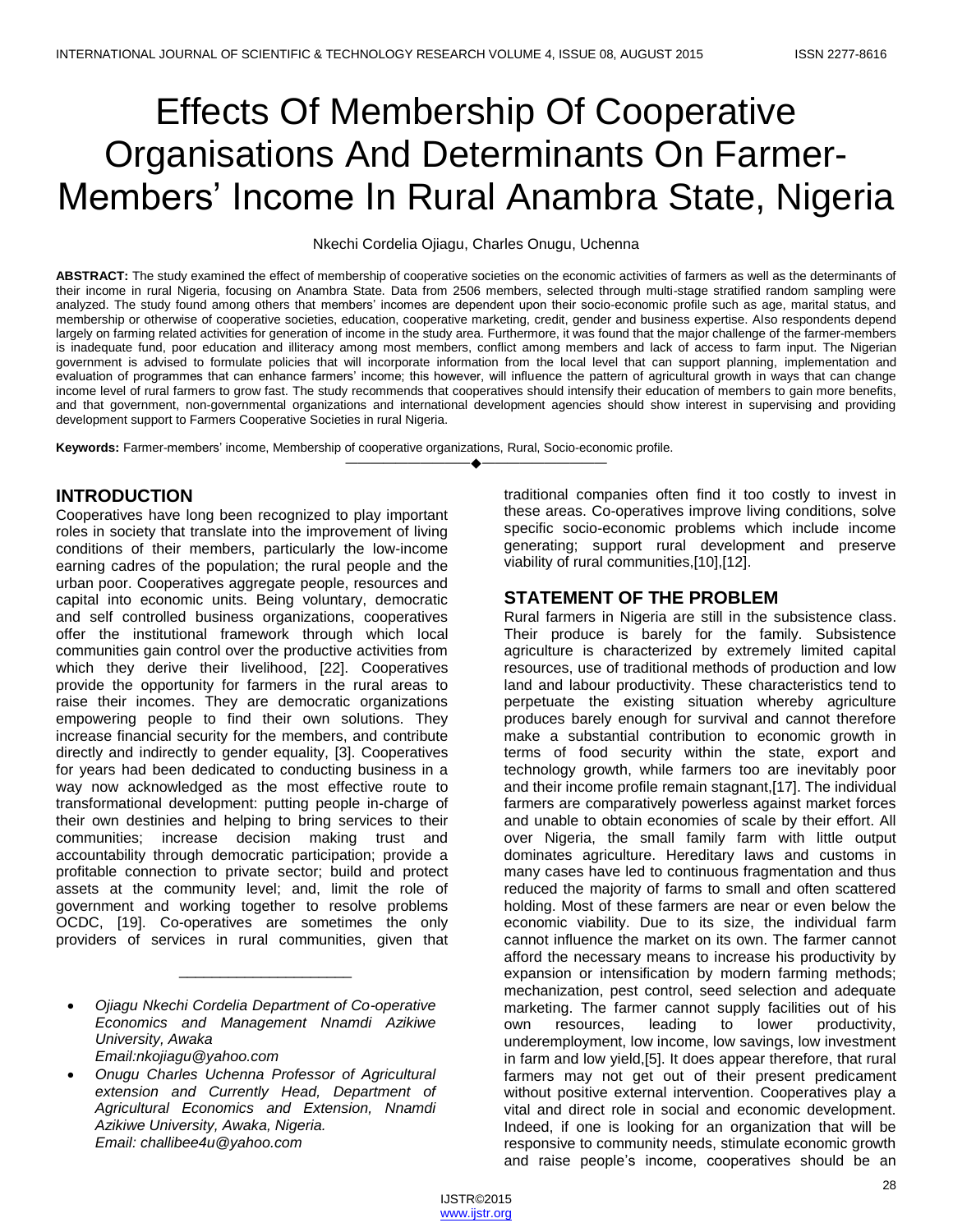obvious choice, [7],[5]. Cooperatives represent a unique third way of social organizations that spring to life when the other two forms fail; that is when the markets and government fail to provide inputs, social goods or services effectively. Cooperatives, can therefore, be considered as ideal arrangement for income enhancement and hence pivotal to economic development. We deem it appropriate to examine the socio-economic profiles of the members of farmers' cooperatives in rural Nigeria focusing on Anambra State. The study explores the benefits of membership of cooperatives and examines how such socio-economic factors as education, age, marital status, business experience, family size, farm size, duration of membership of cooperative society, gender, access to farm input, and credit access determine the income of members. This paper seeks to empirically analyse the proximate determinants of income of farmer-members of cooperative societies in rural areas in Anambra state, Nigeria.

# **OBJECTIVES OF THE STUDY**

The broad objective of this paper is to appraise the effects of membership of cooperative society on members' economic activities as well as the factors that determine farmer-members income in rural Nigeria. Specifically, the objectives are to:

- i. examine the socio-economic profile of members;
- ii. ascertain the effects of membership of cooperative societies on their economic activities;
- iii. determine the factors that affect the income of members;
- iv. identify the challenges farmer-members of cooperative societies face; and,
- v. suggest ways of enhancing the income of members based on the findings.

## **Research Hypothesis**

H<sub>O1</sub>. The income of members of FCS is not significantly dependent on their socio-economic profiles of age, gender, marital status, duration of membership of cooperative societies, household size, input obtained, cooperative marketing, processing obtained and credit access.

## **LITERATURE REVIEW**

#### Income Concept and Cooperative

Income is crucial if basic needs are to be met in a sustainable manner. Yet income is generated by individuals who have an opportunity to take part in economic activities, and it is possible to save only if there is an adequate level of income,[8]. Income, therefore, is the consumption and savings opportunity gained by an entity within a specified time frame, which is generally expressed in monetary terms. However, for household and individuals, income is the sum of all the wages, salaries, profits, interest payments, rents and other forms of earnings received in a given period. For firms, income generally refers to net – profit, what remains of revenue after expenses have been subtracted. According to Yadollahi, et al.[23], income represents a flow of resources over a period of time, while wealth captures the stock of assets at a given point in time, and thus economic reserves. Income is the engine that drives the individual and entire economy because it is the only way to create demand. There is an emerging consensus among many actors, including the United

Nations (UN), the International Labour Organization (ILO), the International Cooperative Alliance (ICA) and the European Union (EU), that the cooperative enterprise is one of the few forms of organization that met all dimensions of poverty, raising members' income. The broad argument according to Wanyama et al.[22], is that cooperatives have the advantages of identifying economic opportunities for the poor, empowering the disadvantaged to defend their interests and providing security to the poor by allowing them to convert individual risks into collective risks, marketing farmers' produce and as avenues for saving and credit facilities as the informal financial institutions are mostly preferred by farmers due to easy accessibility, smallness of scale and informal nature of transactions. Cooperatives, therefore, represent one of the few options that farm entrepreneurs have for surviving in a more concentrated and integrated global agricultural environment. A primary motive for farmers to form and participate in agricultural cooperatives is to increase their income. Ghosh and Maharjan[9] believe that in agrarian developing country, cooperatives acts as an effective and efficient instrument to bring positive socio-economic changes for the masses.

# **REVIEW OF EMPIRICAL STUDIES ON COOPERATIVES AND INCOME GENERATION**

According to ILO[12], over 100 million jobs have been generated by cooperative societies around the world. Agriculture remains the major source of income and employment in rural areas and the majority of the cooperatives are found in the agricultural sector. About 90,000 people in the agricultural sector of Ethiopia are estimated to generate their livelihood from their cooperatives[1], while in Egypt, about 4 million farmers could have gone without an income had they not been members of agricultural cooperatives,[4]. Olawepo [17] examined the determinants of rural farmers' income in the Afon district of Kwara State, in Nigeria, using data obtained from 268 farmers in the rural community. The stepwise multiple regression analysis method was adopted to empirically evaluate the determinants of income from farming production within a farming season. The findings show amongst others that output/yield per ton, cost of farm input and implements, accessibility to credit facilities and transport costs were the main determinants of farmers' income in the area studied.

## **MATERIALS AND METHODS**

This study targeted members of farmers' cooperative societies in rural Nigeria, focusing on Anambra State, in the south-eastern region of Nigeria. Anambra State was created on  $27<sup>th</sup>$  August, 1991 from the old Anambra State. It derives its name from the Anambra River, which is a tributary of the River Niger. The state occupies a landmass of 4416 square kilometers. The state has 177 communities in 21 Local Government Areas (LGAs). The population of the state is about 4,182,032 with an estimated annual growth rate of 2.8%,[2]. In selecting the respondents, multistage stratified random sampling, involving three stages was employed. Stage one involves a purposive selection of four LGAs that are predominantly rural and agrarian from each of the three geo-political zones that form Anambra State, namely; Anambra North, Anambra South and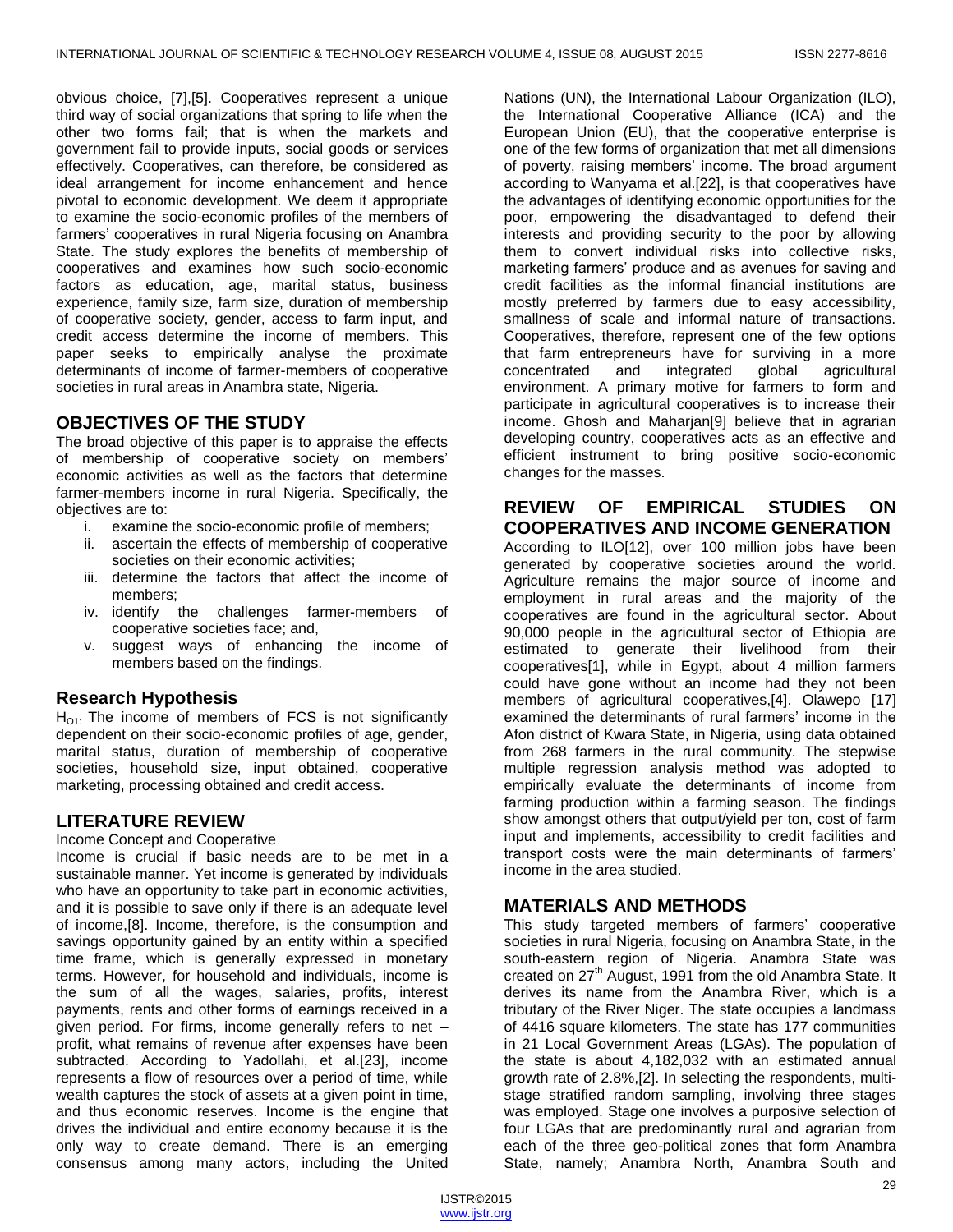Anambra Central. There are a total of 440 FCS in the three zones of the state (Department of Cooperatives, Anambra State). To determine the number of FCS to be included in the study, Taro Yamane sample size determination formula

$$
\left\{\begin{array}{cc} n & = & N \\ \hline 1 + N(e^2) & \end{array}\right\}
$$

was adopted, giving us a total of 210 as sample FCS, with a total membership of 19,047 in the three zones. Again, applying the sample size determination formula to the number of members in each LGA yields the desired sample size per LGA which sums up to a study sample size of 3409. Stated below in table 3.1 are the communities in Anambra State. From which the sample was sourced.

#### *Table 1: Distribution of Membership Selection from Selected FMCS.*

| <b>LGA</b>              | Total<br>No. of<br><b>FMC</b><br>S | No. of<br>Selecte<br>d FMCS | <b>Total</b><br>Membershi<br>p in<br>Selected<br><b>FMCS</b> | Sample of<br>Membershi<br>p from<br>Selected<br><b>FMCS</b> |  |
|-------------------------|------------------------------------|-----------------------------|--------------------------------------------------------------|-------------------------------------------------------------|--|
| Anambra Central         |                                    |                             |                                                              |                                                             |  |
| Anaocha                 | 43                                 | 39                          | 2841                                                         | 351                                                         |  |
| Dunukofia               | 9                                  | 9                           | 357                                                          | 189                                                         |  |
| Idemili<br><b>North</b> | 60                                 | 52                          | 3354                                                         | 357                                                         |  |
| Idemili<br>South        | 40                                 | 36                          | 1444                                                         | 313                                                         |  |
| Anambra North           |                                    |                             |                                                              |                                                             |  |
| Ayemelu<br>m            | 46                                 | 41                          | 740                                                          | 259                                                         |  |
| Onitsha<br>North        | 24                                 | 23                          | 419                                                          | 205                                                         |  |
| Onitsha<br>South        | $\overline{7}$                     | $\overline{7}$              | 98                                                           | 79                                                          |  |
| Ovi                     | 50                                 | 44                          | 2011                                                         | 334                                                         |  |
| Anambra South           |                                    |                             |                                                              |                                                             |  |
| Orumba<br><b>North</b>  | 66                                 | 57                          | 2462                                                         | 344                                                         |  |
| Orumba<br>South         | 38                                 | 35                          | 2965                                                         | 352                                                         |  |
| Aguata                  | 36                                 | 33                          | 3076                                                         | 354                                                         |  |
| Ekwusigo                | 21                                 | 20                          | 847                                                          | 272                                                         |  |
| Total                   | 440                                | 210                         | 19047                                                        | 3409                                                        |  |

#### **Source: Field Survey, 2014.**

The second stage involved the selection of respondent members from each of the FCS, in the zones, using a proportionality factor such that the number of respondent members from each FCS was proportional to the population of members in the FCS. The third and last stage involved a random selection of respondents from the list of members in each of the selected FCS. This was done through the use of random table corresponding to the serial numbers of the names of the members in the membership register. Also, in order to ensure that adequate and accurate information was obtained, two members of management committee in each FCS were included in the sample. Data was collected through the administration of two sets of questionnaires;

one was for the members of management committee and the others for ordinary members. Also, secondary data was sourced from journals, published books, magazines and unpublished works. A total number of 2,506 questionnaires out of 3409 were returned, giving a return rate of 73.5%. Analysis of data was accomplished using descriptive statistics to describe the socio-economic variables. Multiple regression technique, using the ordinary least square (OLS) was employed to test the impact of socio-economic characteristics of members and some cooperative organisation related variables on income. The functional specification of the model is of the form:

 $Y = f (X_1, X_2, X_3, X_4, X_5, X_6, X_7, X_8X_9X_{10}X_{11}X_{12})$ …………………. (1)

Three functional forms, viz linear, semi-log and double-log forms were fitted to the data. Where:

- $Y =$  Members' income in (in Naira)
- $X_1$  = Formal education (number of years spent in school)
- $X<sub>2</sub>$  = Age (in absolute number)

 $X_3$  = Marital Status (Dummy variable = single = 1, married = 2)

 $X_4$  = Members' business experience (number of years in business)

- $X<sub>5</sub>$  = Family size (number of children)
- $X_6$  = Farm size (in hectares)
- $X_7$  = Cooperative experience (duration of membership)

 $X_8$  = Gender (Dummy variable = Male = 1, Female = 2)

 $X<sub>9</sub>$  = Input obtained (in kilogram)

 $X_{10}$  = Cooperative marketing (in Naira)

 $X_{11}$  = Processing obtained (in Kilogram)

 $X_{12}$  = Credit (in Naira)

# **Aprior Expectation**

Income is used as a dependant variable to represent the total influence of members characteristics on their economic enterprises.

- Formal Education  $(X_1)$ : It was assumed that formal education would positively affect the income of members to enable them adopt new technologies on farm management.
- Age of Members  $(X_1)$ : Age of members is expected that the more mature a member, the better understanding of co-operative benefits. Thus age of members was assumed to have positive effect on income.
- Marital Status  $(X_3)$ : It was expected that married members would be more dedicated to their enterprises, therefore supposes positive relationship.
- Years of Members Experience  $(X_4)$ : It was expected that the greater the number of years in operating an enterprise, the higher the income.
- Family Size  $(X_5)$ : More family size will positively relate to income, as more labour will be supplied. It also highlights the likelihood of high poverty level among the farming household.
- Farm Size  $(X_6)$ : It was expected that large farm size will be positively related to income.
- Co-operative Experience  $(X_7)$ : More co-operative experience affects income as access to regular loan and finances and other inputs from the society can be obtained.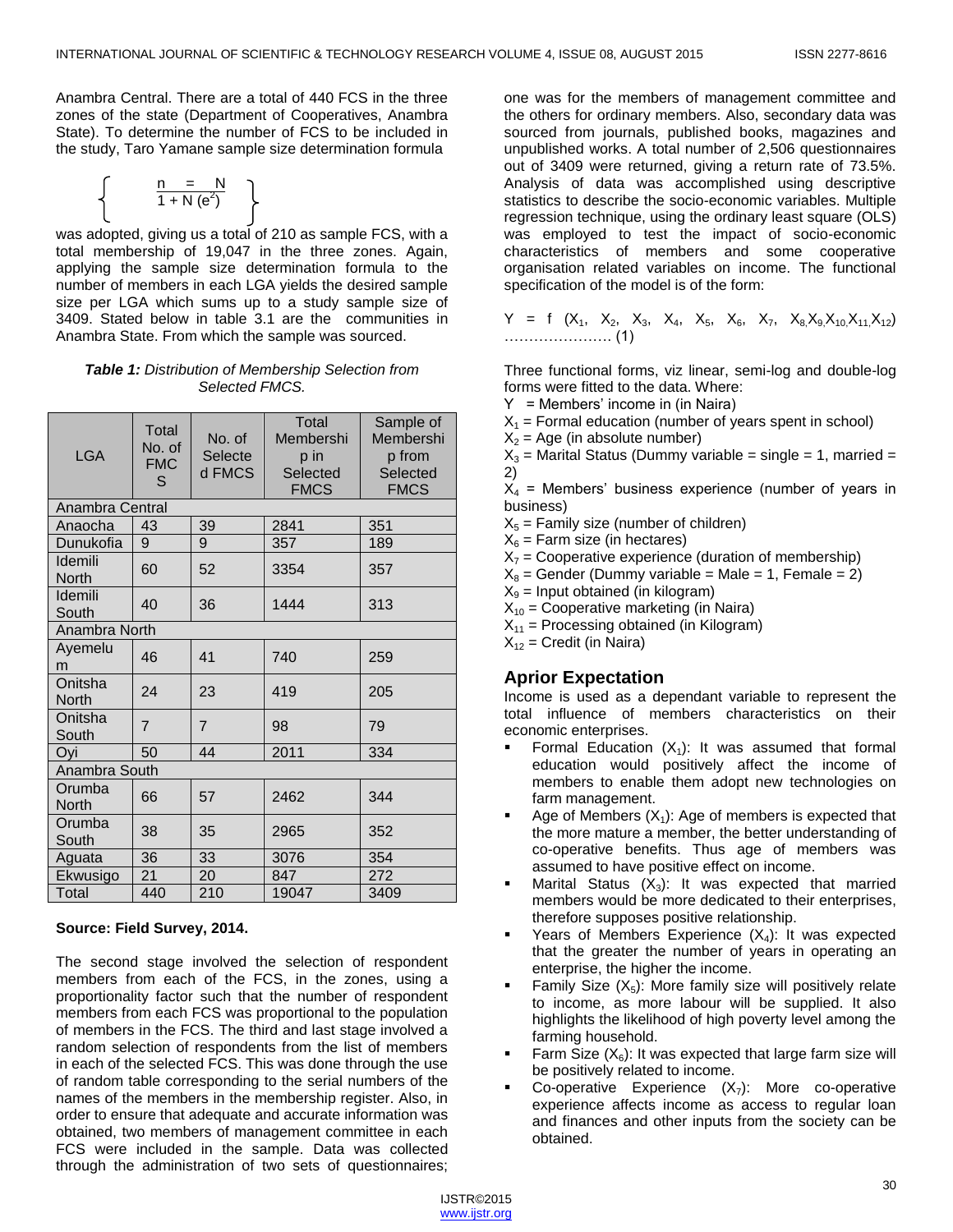- Gender  $(X_8)$ : Gender of members is expected to be positive as no barrier exists on members' potentials to usurp opportunities.
- Input Obtained  $(X_9)$ : Input obtained is expected to relate positively to income as members are supplied with unadultered farm inputs from the cooperative.
- Cooperative Marketing  $(X_{10})$ : Cooperative marketing is expected to have a positive on income as direct marketing activities by the cooperatives adds value and bridges middlemen.
- Processing Obtained  $(X_{11})$ : Processing obtained is expected to relate positively to income as accurate weights of produce are received by members.
- Credit  $(X_{12})$ : Credit is expected to have a positive sign on income as farmers who are not credit constrained have unlimited abilities to generate more income through farm investment.

## **RESULTS AND DISCUSSION**

This section deals with the analysis of the data collected from the field survey. For the purpose of discussion, it is divided into three major sections; namely, socio-economic profile of members, effect of membership of cooperative societies on members' socio-economic status and the determinants of members' income.

# **SOCIO-ECONOMIC PROFILE OF FCS MEMBERS**

A summary of the socio-economic profiles of the members is shown on Table 4.1. We note from the table that the average age of the respondents was 39years. This may indicate that members are mostly in their active age, which is advantageous to the physical demands of farming business. Most (67.50%) of the respondents are male, an indication that farming is still largely viewed as a male occupation. A good number of them (48.44%) attended primary school. Education, in this study meant the ability to read and write. Education according to Lu[14] affects farmer's level of susceptibility to the adoption of innovations and modern farming techniques, positively as it is human capital investment that enhances income. In terms of the main occupation, majority of the respondents (77.61%) are full-time farmers, indicating that the respondents depend heavily on farming and farming activities for generation of income. As regards the secondary occupation of our respondents, it is evident that most of them engage in either petty trading(28.7%) or apprentice jobs (25.30%).This is followed by those who are civil or public servants (16.7%), church teachers (15.3%) and artisans (14%). These statistics confirm that respondents engage in-and-off farm income activities. The responses indicate that 81.70% of the respondents are involved in commercial farming, 16.30% are producing at subsistence level, and 2% are involved in either plantation or animal husbandry. This implies that farming activities by members of the FCS in the study area is beyond the subsistence level. The distribution of types of crops grown shows that the respondents were engaged in the cultivation of various crops (root, legumes, grains, vegetable and fruits). They therefore, practiced a system of mixed cropping. The average farm size holding of the respondents was 1.01 hectare of land. The farm size is rather small; however, this is not uncommon in rural Nigeria, particularly in the study area because of its

communal land holding system. The average duration of membership of cooperatives society was found to be 4 years. This is considered adequate in driving the economic activities of members. The farmers' average agricultural output of 2.34 tons per hectare as well as their monthly average earned income of N27, 013.00, are considered poor. This is not surprising as previous studies by Ibekwe [11] had obtained similar findings, attributing it to weak farm management and land improvement systems, non exposure of farmers to extension programme and their lack of access to agricultural technology. We find also that the agricultural services engaged in by the farmers through their membership of cooperatives societies include input supply, processing, marketing, credit access and extension services. Specifically, two types of farm input were available to the farmers and these include fertilizer and improved seedlings.

|--|

| <u>Variable Frequency</u>       | Percentage   |        |
|---------------------------------|--------------|--------|
| Age (years)                     | $(N - 2506)$ | (%)    |
|                                 |              |        |
| $0 - 20$                        | 0            | 0      |
| $21 - 30$                       | 473          | 18.87  |
| $31 - 40$                       | 881          | 28.71  |
| $41 - 50$                       | 974          | 38.86  |
| $51 - 60$                       | 160          | 6.38   |
| > 60                            | 18           | 7.18   |
| Mean () $\bar{\mathbf{X}}$      | 39           |        |
| Gender                          |              |        |
| Male                            | 1692         | 67.50  |
| Female                          | 814          | 32.50  |
| <b>Educational Status</b>       |              |        |
| No Formal Education             | 15           | 0.60   |
| <b>Primary Education</b>        | 1214         | 48.44  |
| Secondary                       | 955          | 38.11  |
| Technical                       | 56           | 2.23   |
| University                      | 266          | 10.62  |
| Main Occupation                 |              |        |
| Full time farming 1945          | 77.61        |        |
| Part - time farming             | 561          | 22.39  |
| Secondary Occupation            |              |        |
| Petty Trader                    | 719          | 28.70  |
| Artisan                         | 351          | 14.00  |
| Apprentice                      | 634          | 25.30  |
| Civil/Public Servant            | 419          | 16.70  |
| <b>Religious Vocation</b>       | 383          | 15.30  |
| <b>Farming System Practiced</b> |              |        |
| Subsistence                     | 409          | 16.30  |
| Commercial                      | 2047         | 81.70  |
| Plantation                      | 50           | 2.00   |
| Animal Husbandry                | 0            | 0      |
| Types of Crops Grown            |              |        |
| Root Crops                      | 2506         | *100   |
| Legumes                         | 2506         | $*100$ |
| Grains                          | 2506         | $*100$ |
| Vegetables/Fruits               | 2506         | *100   |
| Farm Size (hectares)            |              |        |
| $0 - 0.5$                       | 334          | 13.34  |
| $0.6-0.9$                       | 835          | 33.32  |
| $1.0 - 1.5$                     | 585          | 23.34  |
| > 1.50                          | 752          | 30.00  |
| Mean ( ) $\bar{\mathbf{x}}$     | 1.01         |        |
|                                 |              |        |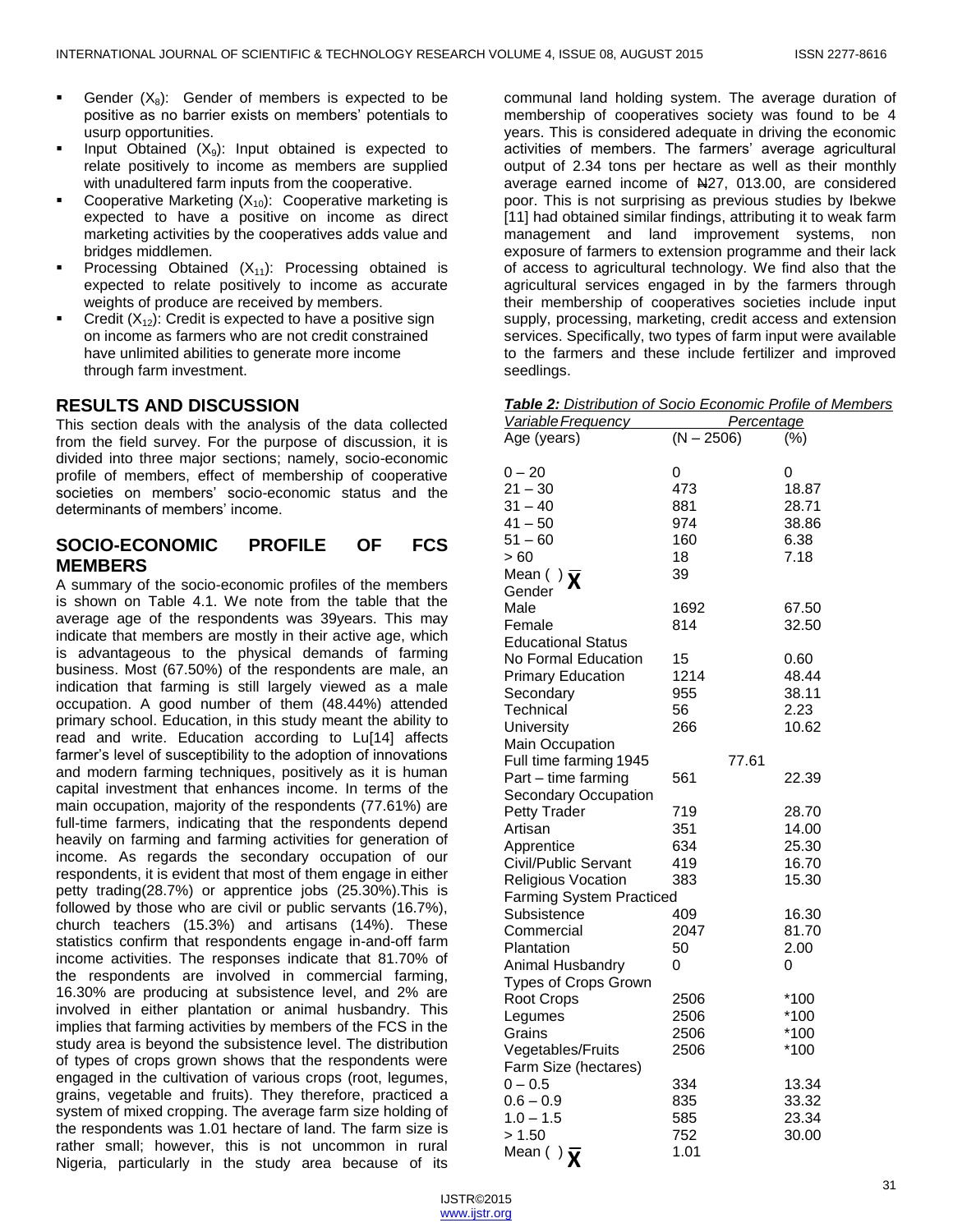| Cooperative Experience (years)  |           |          |
|---------------------------------|-----------|----------|
| $0 - 2$                         | 833       | 33.24    |
| $3 - 5$                         | 955       | 38.10    |
| $6 - 8$                         | 700       | 21.48    |
| > 8                             | 18        | 7.18     |
| Mean () $\overline{\mathbf{v}}$ | 4         |          |
| Agricultural Output (Tonnes)    |           |          |
| $0 - 1.00$                      | 435       | 17.35    |
| $1.01 - 2.00$                   | 435       | 17.35    |
| $2.01 - 3.00$                   | 835       | 33.32    |
| $3.01 - 4.00$                   | 592       | 23.65    |
| > 4.00                          | 209       | 8.33     |
| Mean () $\overline{\mathbf{v}}$ | 2.34      |          |
| Total Income (Naira)            |           |          |
| $0 - 10,000$                    | 301       | 12.01    |
| $10,001 - 20,000$               | 619       | 24.70    |
| $20,001 - 30,000$               | 534       | 21.33    |
| $30,001 - 40,000$               | 265       | 10.57    |
| $40,001 - 50,000$               | 469       | 18.71    |
| Above - 50,000                  | 318       | 12.68    |
| Mean () $\overline{\mathbf{v}}$ | 27,013.10 |          |
| Agricultural Services           |           |          |
| Input Supply                    | 2506      | *100.00  |
| Processing                      | 2255      | $*90.00$ |
| Marketing                       | 2506      | *100.00  |
| Credit(Loan)<br>facilities 2087 |           | *83.30   |
| <b>Extension Services</b>       | 2087      | *83.30   |
| Types of Farm Input             |           |          |
| Fertilizer                      | 2255      | *93.00   |
| Pesticide                       | 584       | $*23.30$ |
| Seedlings                       | 2138      | *85.30   |
| Insecticides                    | 0         | $^*0$    |
| <b>Herbicides</b>               | 0         | *0       |
| Cassava Cuttings                | 0         | $^*0$    |

\*Multiple Responses

Source: Field Survey, 2014.

# **EFFECT OF COOPERATIVES ON MEMBERS' ECONOMIC ACTIVITIES**

Table 3: indicates the assessment of members' perception of the economic effects of their membership of cooperative societies using a five-point Likert type scale; strongly disagree, disagree, indifferent, agree and strongly agree rating. The responses suggest that membership of cooperative society has significantly improved members' total income with a mean value of 3.276 and a standard deviation of 0.589. This mean value is slightly above the neutral point on the positive side of the Likert scale. This indicates that the respondents in the study area have a near unanimous view that their income improved significantly on account of membership of cooperative societies. The respondents agreed that their membership has made it possible for them to enjoy amongst others, profitability, with a mean value of 3.425, high quality input (3.729), (3.746) credit (loan) without collaterals, (3.261) processing of produce at effective cost and better prices (3.218). This shows that cooperative societies increased the success of farming for members in the study area within the time covered by this study.

*Table 3: Perception of Members on Effect of Cooperative on Their Economic Activities*

| S/<br>N | <b>ITEM</b>                                                                                              | N        | ME<br>AN  | <b>STD</b><br><b>DEVI</b><br><b>ATIO</b><br>N | <b>REMA</b><br><b>RKS</b> |
|---------|----------------------------------------------------------------------------------------------------------|----------|-----------|-----------------------------------------------|---------------------------|
| I.      | Cooperative<br>membership has<br>significantly<br>improved<br>members' total<br>income<br>Cooperatives   | 250<br>6 | 3.27<br>6 | 0.589                                         | Agreed                    |
| ΙΙ.     | have brought<br>about an<br>increase in<br>members<br>agricultural<br>profitability Input<br>supply from | 250<br>6 | 3.42<br>5 | 0.514                                         | Agreed                    |
| III.    | Cooperative are of<br>high quality and<br>are cost effective<br>Members of                               | 250<br>6 | 3.72<br>9 | 0.502                                         | Agreed                    |
| IV.     | Cooperative<br>obtained their<br>input at the<br>beginning of the<br>season                              | 250<br>6 | 3.19<br>7 | 0.446                                         | Agreed                    |
| V.      | Members obtain<br>credits(loans) at<br>favourable interest<br>payments                                   | 250<br>6 | 2.94<br>6 | 0.864                                         | Disagr<br>ee              |
| VI.     | Members obtain<br>credits<br>(loans) without<br>collaterals<br>Quality of produce                        | 250<br>6 | 3.26<br>1 | 0.628                                         | Agreed                    |
| VII.    | Ωf<br>members<br>has been<br>enhanced through<br>cooperative                                             | 250<br>6 | 2.72<br>0 | 0.521                                         | Disagr<br>ee              |
| VIII.   | processing<br>Cooperative<br>processing of<br>members produce<br>is cost effective.                      | 250<br>6 | 3.74<br>6 | 0.465                                         | Agreed                    |
| IX.     | Better prices were<br>obtained for<br>members through<br>Cooperative<br>processing.                      | 250<br>6 | 3.21<br>8 | 0.506                                         | Agreed                    |
| Χ.      | Members are able<br>to access<br>favourable<br>markets through<br>Cooperative<br>marketing               | 250<br>6 | 2.91<br>9 | 0.366                                         | Disagr<br>ee              |

Source: Field Survey.2014. Likert-Rating:

 $<$  3.0 = Disagree,  $\geq$  3.0 = Agree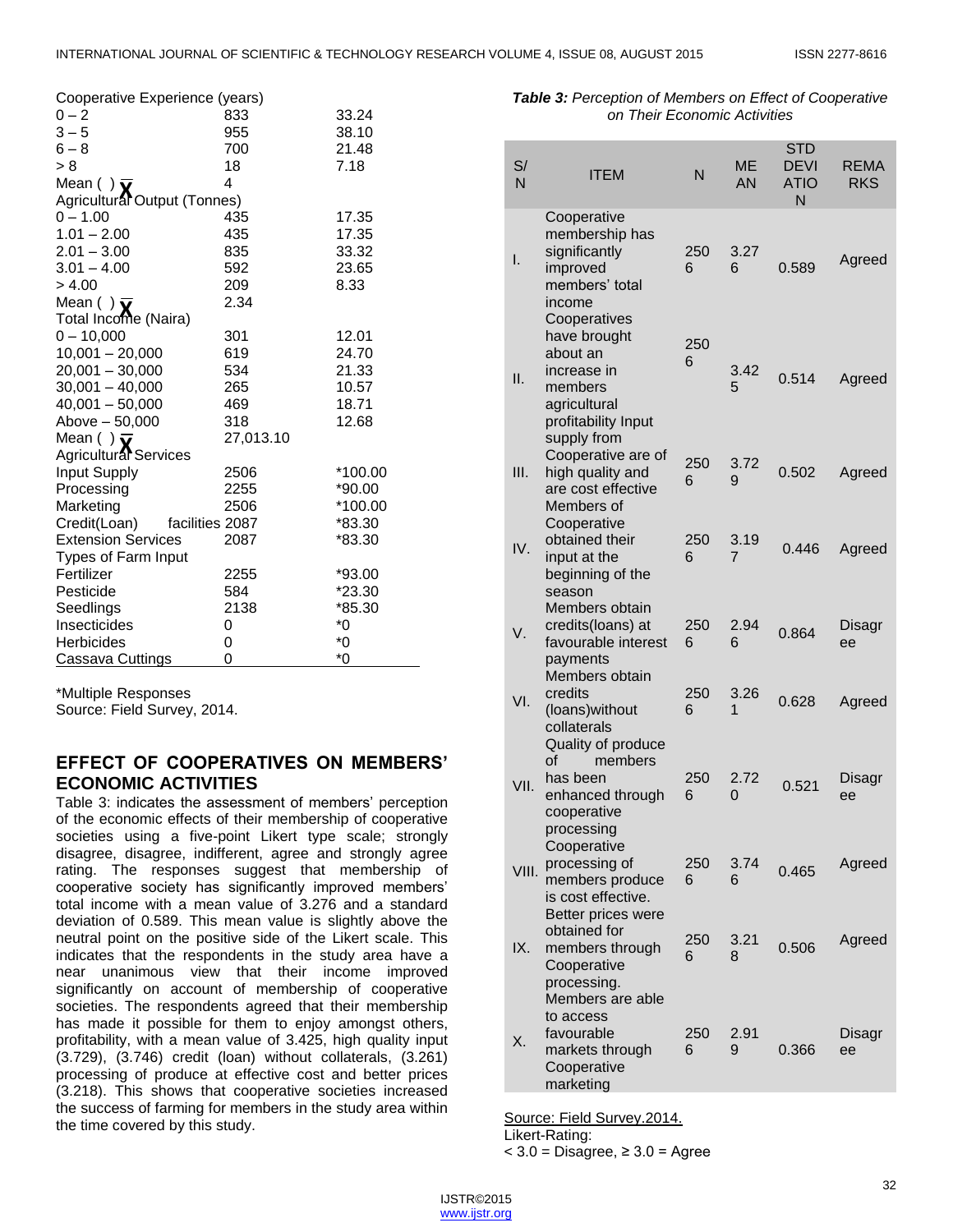# **SOCIO-ECONOMIC DETERMINANTS OF MEMBERS INCOME**

A total of 12 predictors were included in the model and the regression output is shown in Table 4. The result indicated that nine out of the twelve variables, namely age, marital status, cooperative experience, education, cooperative marketing, processing obtained and credit had significant impact on members' income, while gender and business expertise were negatively signed and significant at 5% alpha level of probability. The adjusted coefficient of determination  $(R^2)$  value is 0.659 indicating that about 66.0% the variations in income was explained by the independent variables. The F-statistics show that the model passed the test of overall significance at the 1% level. This implies that all the explanatory variables taken together had a significant impact on income. The Durbin-Watson value is approximately equal to 2, indicating the absence of autocorrelation in the estimated model. The coefficient of respondents' age is positive and significant implying that a farmer's income increases with age. We can thus infer that as the members in the study area become older in farm work, the more the experience and resources will be accumulated which when re-invested into large and improved farming can yield more income. The coefficients of marital status, cooperative experience, education, cooperative marketing, processing obtained and credit were positive and significant at the 5% and 1% significant levels. A possible explanation for the positive and significant nature of the education variable may be that education is significant in the life of an individual; it helps to shape attitudes, values and behaviour, promoting inquisitiveness and innovations in the process. It grooms the mind and makes it receptive to technological innovation and managerial skills. Cooperative processing add value to members' farm produce, enabling diversity of marketable products as well as enhanced income sources, while credit facilities makes available investment funds for farm business. All these taken together serve to promote better income for farmers-members of cooperative societies. Further analysis of the result shows that the coefficient of gender, household size and business expertise are negatively related to but significant determinant of farmers' income. The coefficient of farm size and input obtained on the other hand shows negative relationship and not statistically significant.

| Table 4: Regression Estimates (Income Determinants) |  |
|-----------------------------------------------------|--|
|-----------------------------------------------------|--|

| Variables                     | Co-<br>efficient | Standar<br>d error | ٠<br>Statisti<br>CS | Level of<br>Significa<br>nce |
|-------------------------------|------------------|--------------------|---------------------|------------------------------|
| (Constant)                    | 195685.01<br>4   | 12157.9<br>05      | 16.095              | 0.000                        |
| Age                           | 1949.065         | 283.693            | 6.870               | $0.000**$                    |
| Gender                        | 89849.144        | 3935.04<br>9       | 22.833              | $0.000**$                    |
| Marital<br><b>Status</b>      | 13611.968        | 3920.89<br>8       | 3.472               | $0.001**$                    |
| Cooperativ<br>e<br>experience | 8971.44          | 1612.97<br>4       | 5.562               | $0.000**$                    |
| Household                     | -1750.638        | 940.553            | -1.861              | 0.063                        |

| size                            |             |                           |          |           |
|---------------------------------|-------------|---------------------------|----------|-----------|
| Education                       | 2221.018    | 1150.59<br>2              | 1.930    | $0.054**$ |
| <b>Business</b><br>expertise    | 1399.109    | 585.764                   | $-2.389$ | $0.017*$  |
| Farm size                       | $-2092.129$ | 1448.47<br>$\overline{7}$ | $-1.444$ | 0.149     |
| Input<br>obtained<br>Cooperativ | 0.227       | 0.174                     | 1.307    | 0.191     |
| e<br>marketing                  | 0.088       | 0.017                     | 5.173    | $0.000*$  |
| Processin<br>g obtained         | 0.963       | 0.193                     | 5.003    | $0.000*$  |
| Credit                          | 0.365       | 0.020                     | 18.309   | $0.000*$  |
| F-statistic                     | 354.8       | .000 <sup>a</sup>         |          |           |
| $R^2$                           | 0.659       |                           |          |           |
| $R^2$<br>(Adjusted)<br>Durbin   | 0.657       |                           |          |           |
| Watson<br><b>Statistics</b>     | 1.902       |                           |          |           |

Dependent Variable (Income).

Source: Field Survey,2014.

(\*\* significant at 1% level, \* significant at 5% level).

# **TESTING OF HYPOTHESIS**

The model passed the test of overall significance at the 1% significance level. This implies that the variance taken together significantly determines the behaviour of the income of the members of the FCS surveyed. We accordingly, accept the hypothesis that membership of FCS and their socio-economic profiles that were empirically examined do indeed have an impact on their income.

# **CHALLENGES OF MEMBER ARE OF FARMERS' COOPERATIVE SOCIETIES.**

The study examined the challenges faced by members of the Farmers Cooperative Societies. The findings which are reported in table 5 indicate the key constraints include inadequate funds, poor education and illiteracy of members, farmers' access to farm input, poor extension services and conflicts among members.

| <b>Table 5:</b> Distribution showing challenges of Members |
|------------------------------------------------------------|
| of FCS                                                     |

| S/N | <b>Identified Constraints</b>                      | Frequency<br>$(N - 2506)$ | Percentage<br>$(\% )$ |
|-----|----------------------------------------------------|---------------------------|-----------------------|
| 1   | Inadequate fund                                    | 2506                      | 100.00                |
| 2   | Lack of access to farm<br>inputs                   | 2450                      | 98.00                 |
|     | Poor education and illiteracy<br>of member farmers | 2380                      | 95.00                 |
|     | 4 Ineffective leadership                           | 306                       | 12.21                 |
|     | 5 Lack of external support                         | 802                       | 32.00                 |
| 6   | Poor attendance of meeting                         | 251                       | 10.21                 |
|     | Disunity among members                             | 153                       | 6.10                  |
| 8   | Conflict(Disputes) among                           | 1980                      | 79.01                 |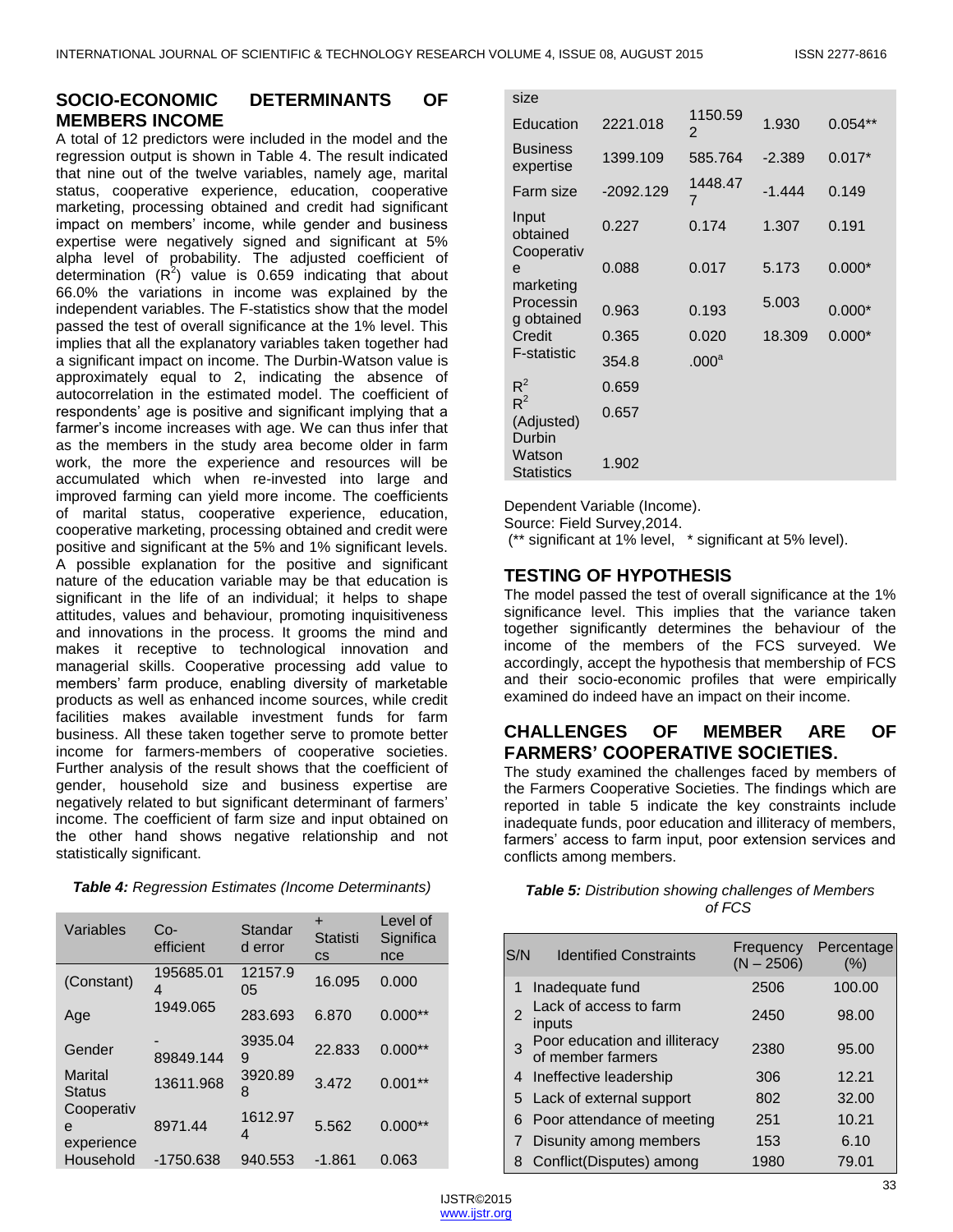| members                                    |      |       |
|--------------------------------------------|------|-------|
| Lack of modern business<br>9<br>technology | 767  | 30.60 |
| 10 Poor extension service                  | 2350 | 93.77 |

\*Multiple Responses Source: Field Survey,2014.

# **SUMMARY AND CONCLUSIONS**

The research examined the economic benefits of farmers being members of cooperative societies and the socioeconomic determinants of income among members of farmers' cooperative society in rural Nigeria, with Anambra State as a case study. The study revealed that farmers' cooperative societies perform such activities for members as input supply, processing, marketing, credit access and extension services. The members are mostly men with an average age of 39 years. Majority of the farmers had either primary or secondary school exposure. Their main occupation is farming on a commercial scale though with minimal landholding, while their farming system constituted more of mixed cropping spread across leguminous, grains, fruit and vegetable crops. Noteworthy is the fact that the FCS members were involved in other secondary occupation of petty trading and artisanal engagements. The study revealed that the farmers' average farm size is 1.01 hectares, while their co-operative experience is 4 years. The FCS members had an average agricultural output of 2.34 tons per hectare and average annual income of N27, 013.10. The study also revealed the positive effect of cooperatives as perceived by the farmer members in respect of such economic benefits as increase in their income level, increase in their agricultural productivity, and access to quality input, credit access without collateral and better price obtained through value addition (processing) of their farm products. The regression analysis revealed that age is a major socio-economic determinant of income. This finding is consistent with those of Yadollani, et al. [23], Ibekwe, [11] and Sharma, et al.,[20]. Cooperative experience, cooperative marketing, processing and credit are also found to be predictors of income. The findings with respect to these variables are consistent with the works of Mishra et al.[15] and Olawepo, (17].The empirical results also showed that education is a determinant of income. This finding is in agreement with those by Lu,[14], Van Praag ,[21], Davidson, [6] and Adekunje and Hanson, [4]. Household size was found to be predicator of income, but this was in contrast with findings by Sharma, et al., [20] and Nwankwo, [16]. The key challenges faced by the members at the time of study were inadequate funds, poor education, lack of access to farm inputs and conflict among members. In conclusion, we note that the present effort of the Nigerian government to advance the development of the agricultural sector may not be significantly complemented by activities of farmers' cooperative societies. This should be a good basis to advocate resurgence in the formation and activities of cooperative societies. We, accordingly, recommend as follows:

 Government should articulate clearly implementable policies that will make credit facilities and extension services accessible to rural farmers. The focus of the policy would be to promote sound, profitable farming activities and to regenerate the environment in the overall context of sustainable agriculture.

- Cooperative Societies should sensitize farmers on the importance of membership participation and cohesion in cooperative societies. This will go along way to establish good relationship and reduce conflict among farmer members as well as improve their agricultural production.
- Government, non-governmental organizations and international development agencies, should increase the tempo of their supervisory and support-service to the activities of Farmers' Cooperative Societies in view of their importance in Nigeria's quest for agricultural transformation and food security.

## **REFERENCES**

- [1] R. Adeyemo, and A.S Bamire, "Savings and Investment Patterns of Cooperative Farmers in South Western Nigeria". Journal of Social Science, II (3) 182 -192, 2005.
- [2] ANSG, Anambra State Government. http://www.anambrastateng.org/general/about/php?, 2007.
- [3] C.P. Armando, "Agricultural Cooperatives and farmers Organizations: Role in Rural Development and Poverty Reduction.‖ Swedish Cooperative Centre, Development Director, Stockholm, 2009.
- [4] A. Bamidele, and S.J Henson, "The Effect of Cooperative Thrift and Credit Societies on Personal Agency Belief: A Study of Entrepreneurs in Osun State, Nigeria". African Journal of Agricultural Research, Vol. 2(12) pp.678, 2007.
- [5] P. Calkins, and Anh-The Ngo "The Impact of Farmers" Cooperatives on the Standard of living of Cocoa Producing Villages in Cote d'voire and Ghana‖. Socodevi, Quebec, Canada, 2005.
- [6] B Davidson, Arad, "Parental Features and Quality of Life in the Decision to remove Children at Risk from Home‖. Child Abuse and Neglect; 25(1), 47-64, 2001.
- [7] DID "The Impact of Savings and Credit Cooperatives in Burkina Faso". Published by Development International Desjardins (DID), 1998.
- [8] DGRV, "The Role and Importance of Savings and Credit Cooperatives in Micro-financing and the Worldwide Activities of the German Cooperative and Raiffeisen Confederation". Published by DGRV -International Year of Micro Credit, 2005.
- [9] A. K Ghosh, and K.L. Maharjan, "Impact of Dairy Cooperative on Rural Income Generation in Bangladesh". Journal of International Development and Cooperation. Vol. 8. No. 1, 2001 pp 99-105 2001.
- [10] O. Godly, and W. Ukpere. "Credit and Thrift Cooperatives in Nigeria: A Potential Source of